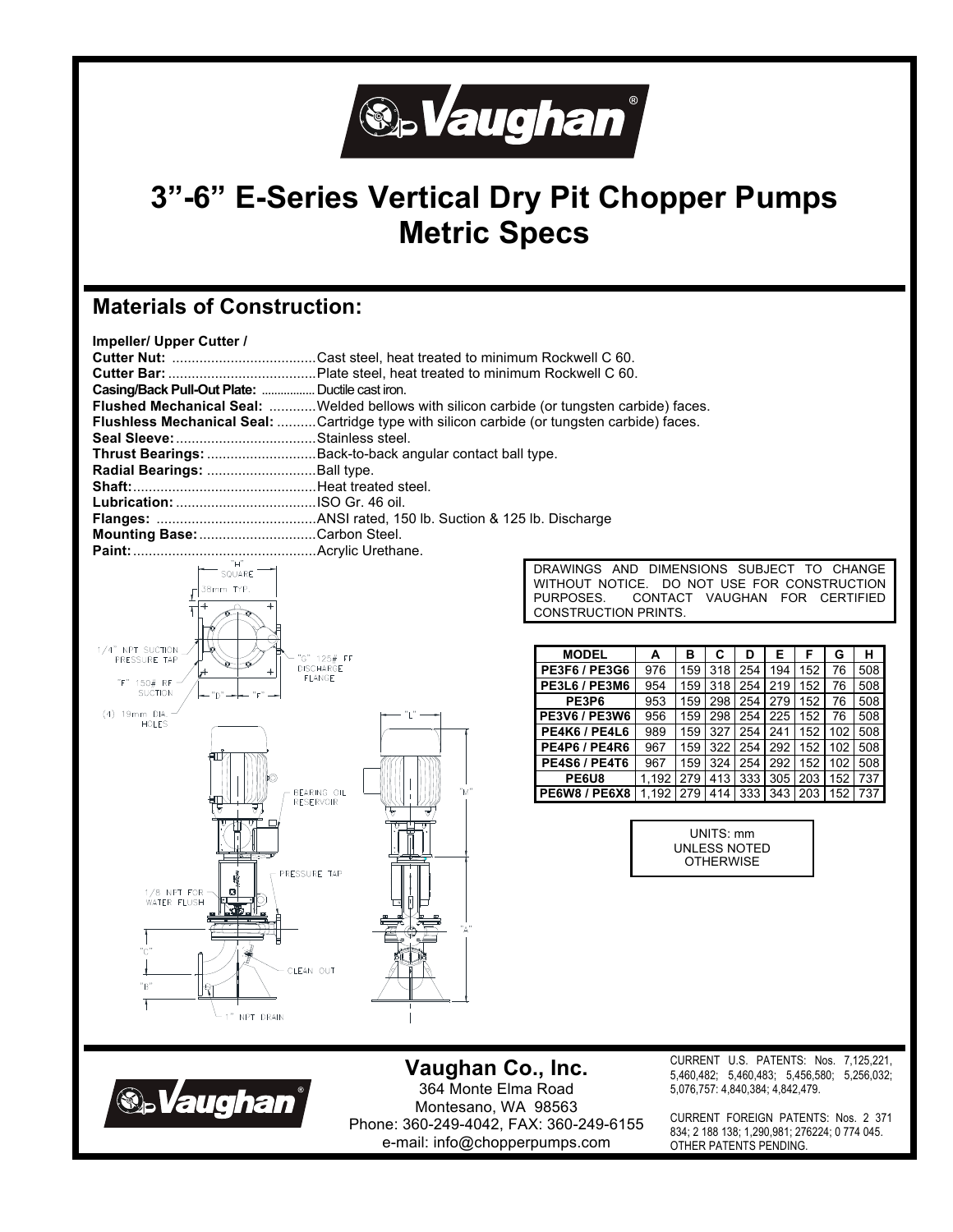### **SPECIFICATIONS – 3" – 6" VERTICAL DRY PIT CHOPPER PUMPS**

The vertical dry pit chopper pump shall be specifically designed to pump waste solids at heavy consistencies without plugging or dewatering of the solids. Materials shall be chopped/macerated and conditioned by the pump as an integral part of the pumping action. The pump must have demonstrated the ability to chop through and pump high concentrations of solids such as plastics, heavy rags, grease and hair balls, wood, paper products and stringy materials without plugging, both in tests and field applications. Pump shall be manufactured by Vaughan Co., Inc.

### **DETAILS OF CONSTRUCTION**

- A. Casing and Back Pull-Out Plate: The pump casing shall be of volute design, spiraling outward to the 125 lb. flanged centerline discharge. Back pull-out design shall incorporate jacking bolts for accurate adjustment of impeller-to-cutter bar clearance, and shall allow removal of pump components without requiring disconnection of casing from inlet or discharge piping. Casing & backplate shall be ductile cast iron with all water passages to be smooth, and free of blowholes and imperfections for good flow characteristics. A pressure tap shall be included on or near the discharge flange. Backplate shall include a replaceable Rockwell C 60 steel cutter adjustable for .127-.381mm clearance to cut against the rotating impeller pumpout vanes for removing fiber and debris.
- B. Impeller: Shall be semi-open type with pump out vanes to reduce seal area pressure. Chopping/maceration of materials shall be accomplished by the action of the cupped and sharpened leading edges of the impeller blades moving across the cutter bar at the intake openings, with a maximum set clearance between the impeller and cutter bar of .381-.635mm cold. Impeller shall be cast alloy steel heat treated to minimum Rockwell C 60 and dynamically balanced. The impeller shall be keyed to the shaft and shall have no axial adjustments and no set screws.
- C. Cutter Bar Plate: Shall be recessed into the pump bowl and shall contain at least 2 shear bars extending diametrically across the intake opening to within .254-.508mm of the rotating cutter nut tooth, for the purpose of preventing intake opening blockage and wrapping of debris at the shaft area. Chopper pumps utilizing individually mounted shear bars shall not be acceptable. Cutter bar shall be alloy steel heat-treated to minimum Rockwell C 60.
- D. Cutter Nut: The impeller shall be secured to the shaft using a cutter nut, designed to cut stringy materials and prevent binding using a raised, rotating cutter tooth. The cutter nut shall be cast steel heat treated to minimum Rockwell C 60.
- E. Upper Cutter: Shall be threaded into the back pull-out adapter plate behind the impeller, designed to cut against the pump-out vanes and the impeller hub, reducing and removing stringy materials from the mechanical seal area. Upper cutter shall be cast steel heat treated to minimum Rockwell C 60. The upper cutter teeth are positioned as closely as possible to the center of shaft rotation to minimize cutting torque and nuisance motor tripping. The ratio of upper cutter cutting diameter to shaft diameter in the upper cutter area of the pump shall be 3.0 or less.
- Pump Shafting: Shall be heat treated alloy steel.
- G. Bearings: Shall be oil-bath lubricated with ISO Gr. 46 turbine oil. Shaft thrust in both directions shall be taken up by two back-to-back mounted single-row angular contact ball bearings. Two adjacently mounted single-row radial bearings shall also be provided. B10 bearing life shall be minimum 100,000 hours.
- H. Bearing Housing: Shall be ductile cast iron and machined with piloted bearing fits for concentricity of all components. Bearing housing shall include a side-mounted reservoir marked for correct oil level. Viton® double lip seals riding on stainless steel shaft sleeves are to provide sealing at each end of the bearing housing. Thrust bearings are mounted in an adjustable cartridge to allow external upper cutter adjustment.
- I. Stuffing Box: Shall be ductile cast iron. The stuffing box shall be designed to accommodate the mechanical seal, or packing, mechanical seal with no seal water flush as described below does not require stuffing box.
- J. Seal: [NOTE TO CONSULTING ENGINEER: Please choose one of the 3 options below]:
	- Packing design with 5-ring Kevlar packing, split Teflon lantern ring and water fitting. The packing shaft sleeve shall be 316 SS with Nickel-Chrome-Boron coating. Contractor is to provide a 6-10 gal./hr. packing flush with filtered water, a rotameter, throttle valve, and solenoid operated isolation valve interlocked with an auxiliary contact of the motor starter.
	- Mechanical seal with throttle bushing and water fitting for seal water flush. The seal shaft sleeve shall be AISI 316 SS. Mechanical seal materials shall be either 316 stainless steel or Alloy 20 with silicon carbide or tungsten carbide faces. Seal shall be positively driven by set-screws. Elastomers shall be of Buna N, and stationary seal member shall be of the cup-mounted type to ensure cushioning of face material from mechanical shock. Contractor is to provide a 6-10 gal./hr. seal flush with filtered water, a rotameter, throttle valve, and solenoid operated isolation valve interlocked with an auxiliary contact of the motor starter.
	- Mechanical Seal system *specifically designed to require no seal flush*: The mechanical seal shall be located immediately behind the impeller hub to eliminate the stuffing box and maximize the flushing available from the impeller pumpout vanes. The seal shall be a cartridge-type mechanical seal with Viton O-rings and silicon carbide faces. This cartridge seal shall be a pre-assembled, and pre-tested so that no seal settings or adjustments are required from the installer. Any springs used to push the seal faces together must be shielded from the fluid to be pumped. The cartridge shall also include a 17-4PH, heat-treated seal sleeve and a CF8M stainless steal seal gland.
- K. Inlet Manifold: The pump assembly shall be mounted vertically on a 90 degree forged steel elbow with a 150 lb. standard inlet flange, cleanout, 1/4" NPT suction pressure tap, drain connection and pedestal base.
- L. Shaft Coupling: Bearing housing and motor stool design is to provide accurate, self-aligning mounting for a C-flanged electric motor. Pump and motor coupling shall be T.B. Woods Sureflex elastomeric type.
- M. Stainless Steel Nameplates: Shall be attached to the pump and drive motor giving the manufacturer's model and serial number, rated capacity, head, speed and all pertinent data.
- N. Motor Requirements: Drive motor shall be \_\_\_\_ KW, \_\_\_\_\_\_\_ RPM, \_\_\_\_\_ volts, \_\_ phase, \_\_\_\_ hertz, \_\_\_\_\_ service factor, C-flange mounted, enclosure. The motor shall be sized for non-overloading conditions.
- O. Degreased and coated with an acrylic urethane (except motor).
- OPTIONAL ADDER Surface Preparation: SSPC-SP5 commercial sandblast, primed with 3 MDFT zinc-filled primer and finish coated with 3 MDFT epoxy (except Motor). Specv383 (9/2010)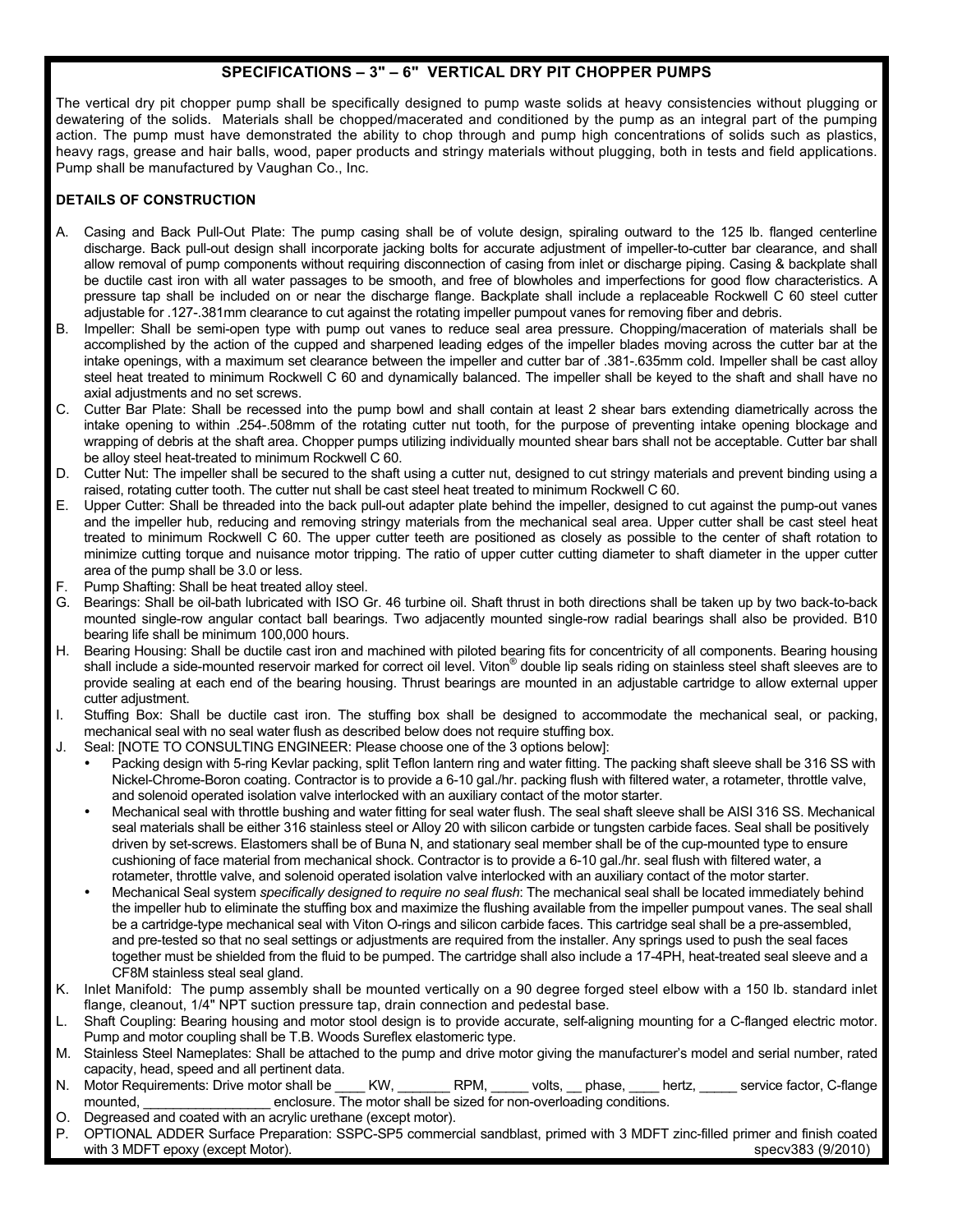

# **8"–12" E-Series Vertical Dry Pit Chopper Pumps Metric Specs**

## **Materials of Construction:**

| Impeller / Upper Cutter / |  |  |
|---------------------------|--|--|
|---------------------------|--|--|

| External Cutter:                                | .Cast alloy steel, heat treated to minimum Rockwell C 60.                                          |
|-------------------------------------------------|----------------------------------------------------------------------------------------------------|
|                                                 | <b>Cutter Bar / Back Wear Plate:</b> Plate steel, heat treated to minimum Rockwell C 60.           |
| Casing/Back Pull-Out Plate:  Ductile cast iron. |                                                                                                    |
|                                                 | Flushed Mechanical Seal: Welded bellows with silicon carbide (or tungsten carbide) faces.          |
|                                                 | <b>Flushless Mechanical Seal:</b> Cartridge type with silicon carbide (or tungsten carbide) faces. |
|                                                 |                                                                                                    |
|                                                 |                                                                                                    |
|                                                 |                                                                                                    |
|                                                 |                                                                                                    |
|                                                 |                                                                                                    |
|                                                 |                                                                                                    |
|                                                 |                                                                                                    |
|                                                 |                                                                                                    |
|                                                 |                                                                                                    |
|                                                 |                                                                                                    |



DRAWINGS AND DIMENSIONS SUBJECT TO CHANGE WITHOUT NOTICE. DO NOT USE FOR CONSTRUCTION PURPOSES. CONTACT VAUGHAN FOR CERTIFIED CONSTRUCTION PRINTS.

#### **UNITS: mm UNLESS NOTED OTHERWISE**

| <b>MODEL</b>   | A     | в   | C    | D   | Е   |  |
|----------------|-------|-----|------|-----|-----|--|
| <b>PE8N10</b>  | 1.689 | 254 | 651  | 419 | 451 |  |
| <b>PE8P10</b>  | 1,654 | 254 | 630  | 419 | 476 |  |
| <b>PE10R12</b> | 1,829 | 279 | 749  | 495 | 583 |  |
| PE12U14        | 2.180 | 381 | 997  | 711 | 686 |  |
|                |       |     |      |     |     |  |
| <b>MODEL</b>   | F     | G   | н    | J   | Κ   |  |
| <b>PE8N10</b>  | 254   | 203 | 1016 | 25  | 22  |  |
| <b>PE8P10</b>  | 254   | 203 | 1016 | 25  | 22  |  |
| <b>PE10R12</b> | 305   | 254 | 1219 | 25  | 22  |  |
| <b>PE12U14</b> | 457   | 305 | 1524 | 25  | 22  |  |

| <b>MOTOR FRAME SIZE</b> | м        |  |
|-------------------------|----------|--|
| 286TC                   | 1010 371 |  |
| 324TC / 326TC           | 1080 419 |  |
| 364TC / 365TC           | 1156 464 |  |
| 404TC / 405TC           | 1284 511 |  |
| 444TC / 445TC           | 1486 568 |  |

**S.Vaughan** 

**Vaughan Co., Inc.**  364 Monte Elma Road Montesano, WA 98563 Phone: 360-249-4042, FAX: 360-249-6155 E-mail: info@chopperpumps.com

CURRENT U.S. PATENTS: Nos. 7,125,221; 5,460,482; 5,460,483; 5,456,580; 5,256,032; 5,076,757: 4,840,384; 4,842,479.

CURRENT FOREIGN PATENTS: No. 2 371 834; No. 2 188 138; No. 1,290,981; No. 276224; No. 0 774 045. OTHER PATENTS PENDING.